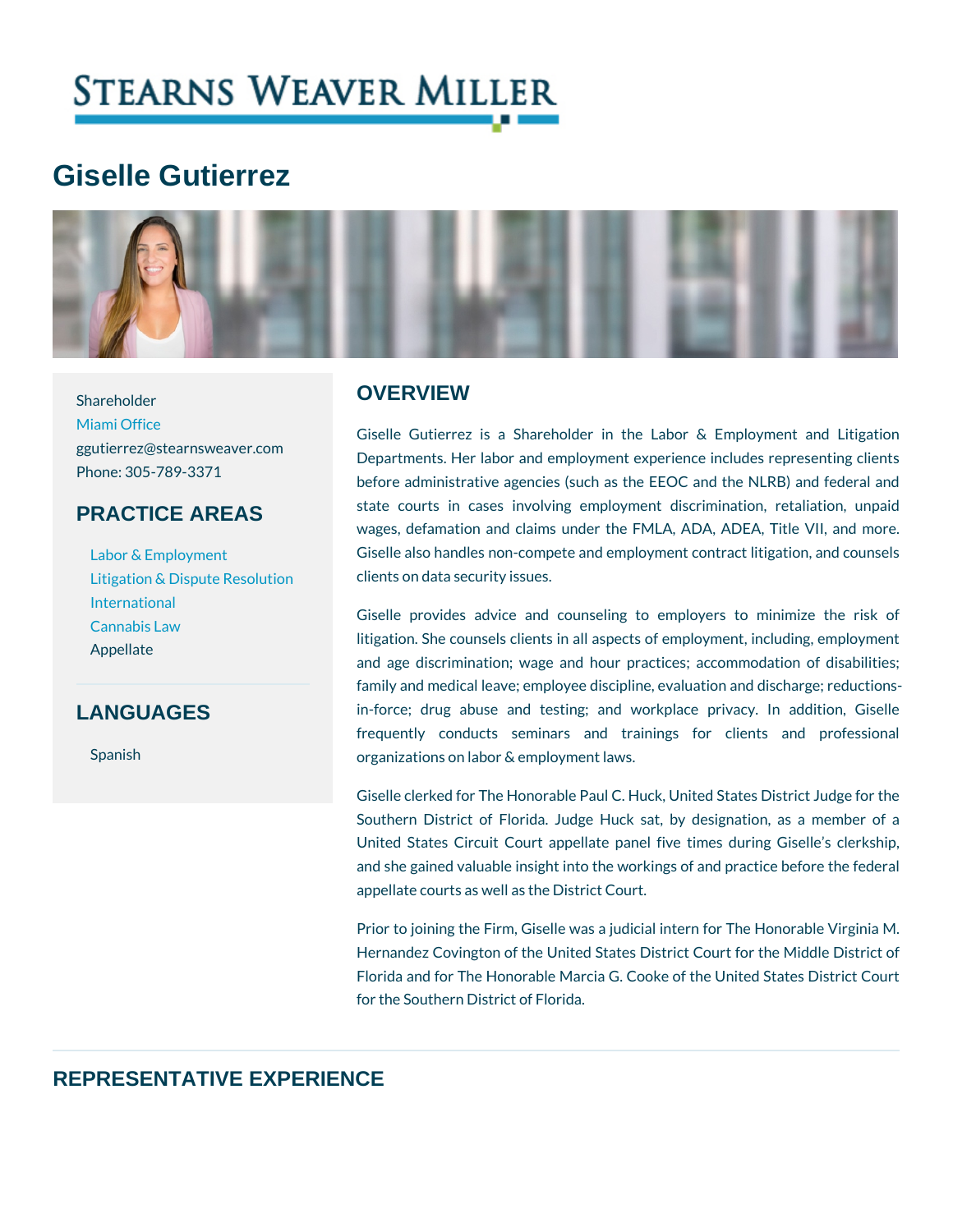Obtained summary judgment victory in federal court for multinational food distributor against former employee seeking overtime wages due to alleged misclassification.

Obtained judgment in federal court trial for excess completion cost damages, attorneys' fees and costs, on behalf of municipality against surety arising from surety's breach of performance bond involving two components of \$120 million public works project.

Obtained victory for client after evidentiary hearing in defense of a motion for temporary restraining order in a case involving a non-compete agreement.

Obtained favorable settlement for client resulting in dismissal of age discrimination case.

Assisted in obtaining a favorable settlement, on behalf of a professional basketball team, of a dispute with the architects of its arena.

Experience includes labor and employment defense, contract disputes, business torts, False Claims Act cases, and professional malpractice defense.

Conducts trainings on a variety of topics, including workplace harassment, EEO compliance, FMLA, ADA, military leave, workplace violence, litigation prevention, background checks, and layoffs.

Develops employee handbooks and supervisor manuals for employers of all sizes and industries.

Assists clients in drafting enforceable employment, consulting, nondisclosure, and noncompetition agreements.

Conducts internal audits to identify potential legal problems under labor and employment laws.

Pro Bono: Represents children who were victims of crimes in Latin America in obtaining U.S. visas.

# **PROFESSIONAL & COMMUNITY INVOLVEMENT**

Cuban American Bar Association

Executive Board, President-Elect, 2022 Executive Board, Vice President, 2020-2021 Executive Board, Treasurer, 2018 and 2019 Executive Board, Secretary, 2017 Board of Directors, 2016-Present Judicial Committee Co-Chair, 2016 Night with the Marlins (benefiting CABA Pro Bono Project), Chair, 2016-Present 5K Committee, Member, 2013; Vice-Chair, 2014; Co-Chair, 2015; Chair, 2016 Young Lawyers Committee, 2013-Present; Chair, 2016 Events Committee, Vice-Chair, 2016; Co-Chair, 2017-2018 Membership Committee, Vice-Chair, 2016 Art in the Tropics Committee, 2015-Present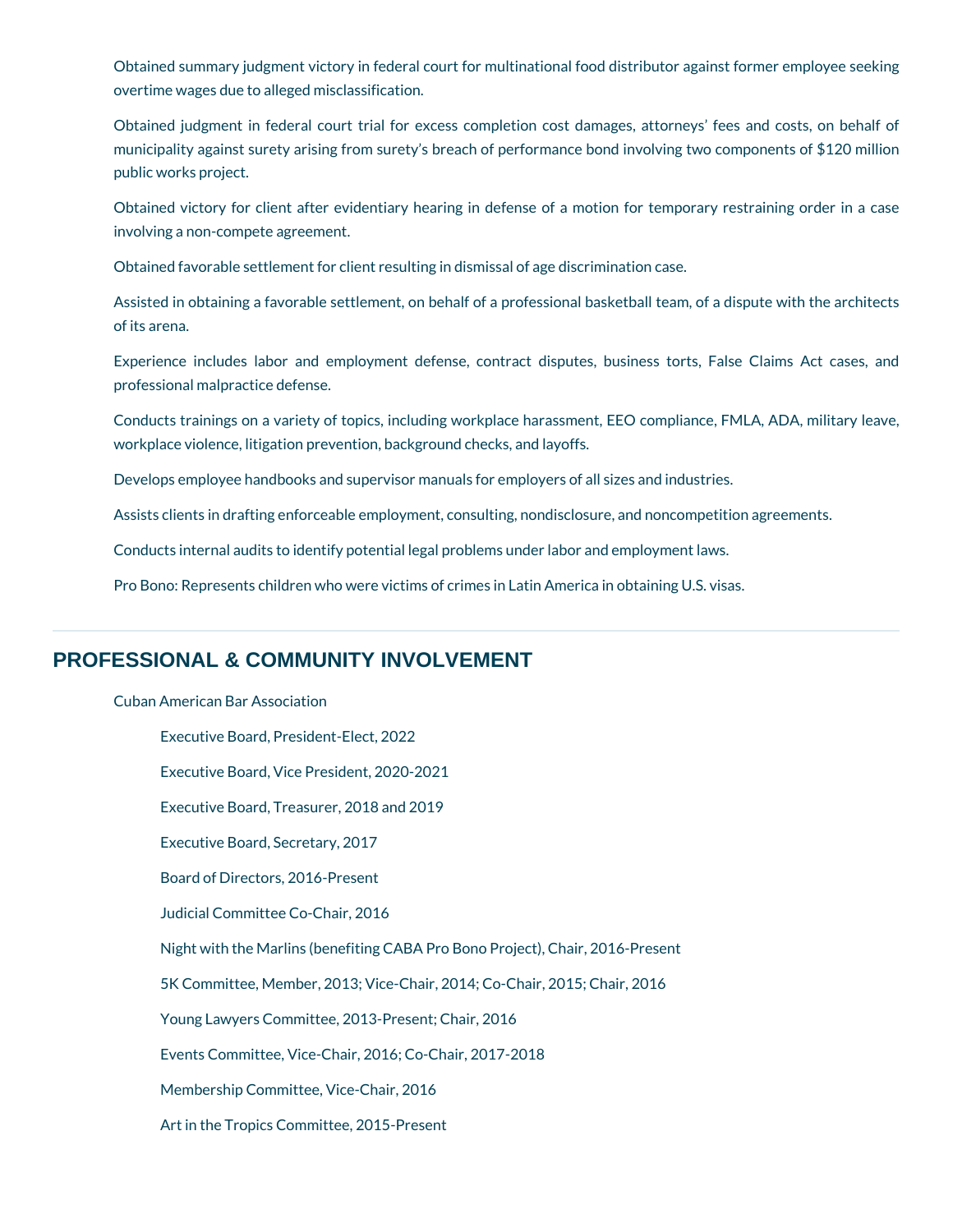CABA on Cuba Committee Member, 2016-Present Access to Justice Webinar Committee, 2019 Affiliate Outreach Conference Committee, 2019 CLE and Sponsorship Committee, 2019 Long Range Planning Committee, 2019 Practicing with Professionalism Committee, 2018 Inclusion and Equality Committee, 2018-Present Law Student Division Committee, 2018 Florida Bar Young Lawyers Division Board of Governors, 2018-Present The Florida Bar Pro Bono Legal Services Committee, 2019 Federal Bar Association, Law Clerk Committee, 2015-Present Florida Association for Women Lawyers (FAWL), 2016 Legal Services of Greater Miami, Small Claims Clinic, 2015

Big Brothers Big Sisters of Miami, Mentor, 2016

#### **RECOGNITION**

Best Lawyers: OnesnTAomMe aitecth 22 South Florida LeTgoapl Gipuialned Comer, 2020-2021 Florida SuperR Lsawy esstar, 2018-2022 40 Under 40 Outstanding La,w G g rstic Sloiubtho Filson Fidandation, 2018 Frank E. Maloney Award for OutsRheomdidinag LG and edvated were

#### PUBLICATIONS & PRESENTATIONS

[Events](/blog/category/events/) Firm Announcements In the Media Labor & Employment News Update Publications : Breaking Through the [Noise: Labor & Employment Issues Post-Pandemic](https://www.stearnsweaver.com/practices/breaking-through-the-noise/) Stearns Weaver Miller News | P Jog mea 2008 pecial

[Events](/blog/category/events/) Firm Announcements In the Media Labor & Employment News Update Publications : Breaking Through the [Noise: Labor & Employment Issues Post-Pandemic](https://www.stearnsweaver.com/practices/breaking-through-the-noise/) Stearns Weaver Miller News | P Jog mea 2008 pecial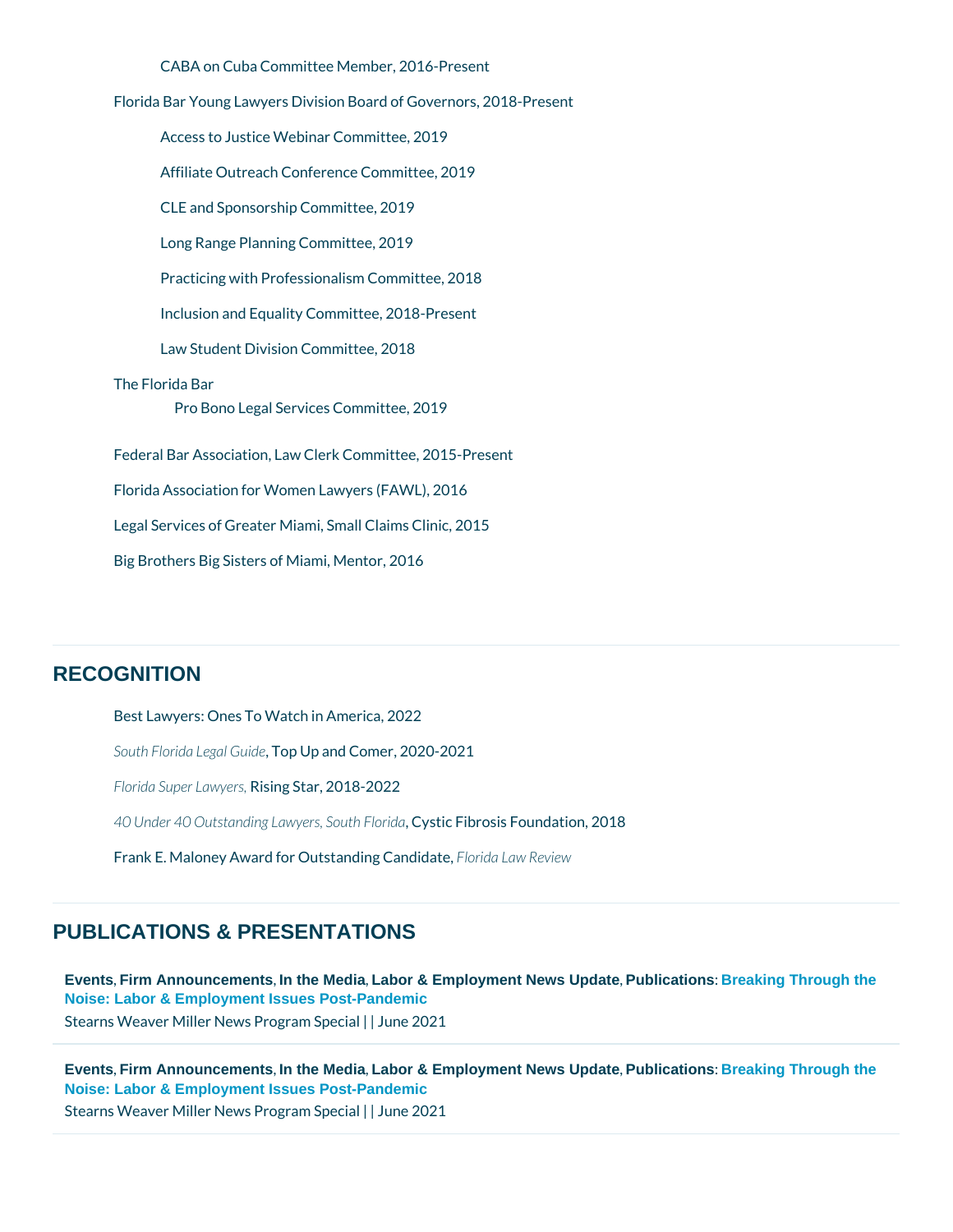[Publications](/blog/category/publications/) [: Religious Discrimination: Gone Today, Hair Tomorrow](https://www.belaborthepoint.com/2019/08/religious-discrimination-gone-today-hair-tomorrow/#more-6576)  $B$ e Labor the Poi $A$ ug Bulsotg 2019

[Events](/blog/category/events/) [: Meet the Gang Part II – Wage and Hour Hot Topics, Marijuana Update and FMLA/ADA/Workers' Comp](https://www.stearnsweaver.com/files/2019 Final Miami Agenda.pdf)  [Interplay](https://www.stearnsweaver.com/files/2019 Final Miami Agenda.pdf) Stearns Weaver Miller's 29th Annual Labor and NE amyp 200y1m9ent Law Seminar

[Events](/blog/category/events/) [: All Rise! Decisions that are Changing the Way You Do Business](http://files.constantcontact.com/2da12ccf301/09d5b0e5-cce4-417d-98e0-b0dc1c914919.pdf) Stearns Weaver Miller's 28th Annual Labor and <del>Epm plic 20mm Bint Law Seminar</del>

[Events](/blog/category/events/) [: Federal Court Practice: Some Words of Advice \(and Caution\) for Lawyers Newly-Admitted to the Southern](https://fba-sdfla.org/event/federal-court-orientation-for-newly-admitted-sdfl-members/)  [District of Florida](https://fba-sdfla.org/event/federal-court-orientation-for-newly-admitted-sdfl-members/) Federal Court Orientation for Newly-Admitted Members in AbeilS @ 0 the In District of F

[Events](/blog/category/events/) [: Florida Employment Laws](http://www.stearnsweaver.com/files/Sanchelima & Associates, P.A. Condensed.pdf) Sanchelima & AssMarate 2018

[Events](/blog/category/events/) [: The How-Tos We Do Not Learn In Law School](http://www.stearnsweaver.com/files/Sanchelima & Associates, P.A. Condensed.pdf) The Florida Bar, Basic Busine \$| s Fleild rigation 2001 of urse

[Publications](/blog/category/publications/) : Morale Makes Money: How Starbucks Raised The Bar(ista)... Again  $B$ e Labor the Point an Bulgorgy 2018

[Events](/blog/category/events/) [: What In-House Counsel Needs to Know about Employment Laws](http://www.stearnsweaver.com/files/Desayuno-con-CABA-01-2018.png) Desayuno con | QABA ary 2018

[Publications](/blog/category/publications/) [: Massachusetts: Medical Marijuana May Be "Reasonable Accommodation"—Still No Guidance In](http://www.belaborthepoint.com/2017/08/massachusettsmedical-marijuana-may-be-reasonable-accommodation-still-no-guidance-in-florida/)  [Florida](http://www.belaborthepoint.com/2017/08/massachusettsmedical-marijuana-may-be-reasonable-accommodation-still-no-guidance-in-florida/)   $B$ e Labor The P $\phi$ iAnut g Bulsotg 2017

[Events](/blog/category/events/) [: Employment Law Update: Medical Marijuana, Paid Sick Leave, Arbitration, Trade Secrets Act Seminar](http://campaign.r20.constantcontact.com/render?m=1102539686157&ca=21c736c0-7663-437d-84d2-b1d187173210) Doral Chamber of Colnumy e 20047

[Events](/blog/category/events/) [: The Times, They Are A-Changin': Medical Marijuana, Paid Sick Leave, Arbitration, Trade Secrets Act](http://campaign.r20.constantcontact.com/render?m=1102539686157&ca=21c736c0-7663-437d-84d2-b1d187173210)  Stearns Weaver Miller's 27th Annual Labor and ME amyp 200y1m7ent Law Seminar

[Publications](/blog/category/publications/) : Google's Pay Policy: Good? Or Too Good to be True?  $Belabor$  The  $P\phi$ i $An$  $p$ r $Bl$  2 $q$ 017

[Events](/blog/category/events/) [: What Every Employer Needs to Know about Labor and Employment Laws in Florida](http://www.belaborthepoint.com/2017/04/googles-pay-policy-good-or-too-good-to-be-true/) Doral Chamber of CoMhamnehc 2017

[Publications](/blog/category/publications/) : The EEOC Rings Out 2016 with End of the Year Stats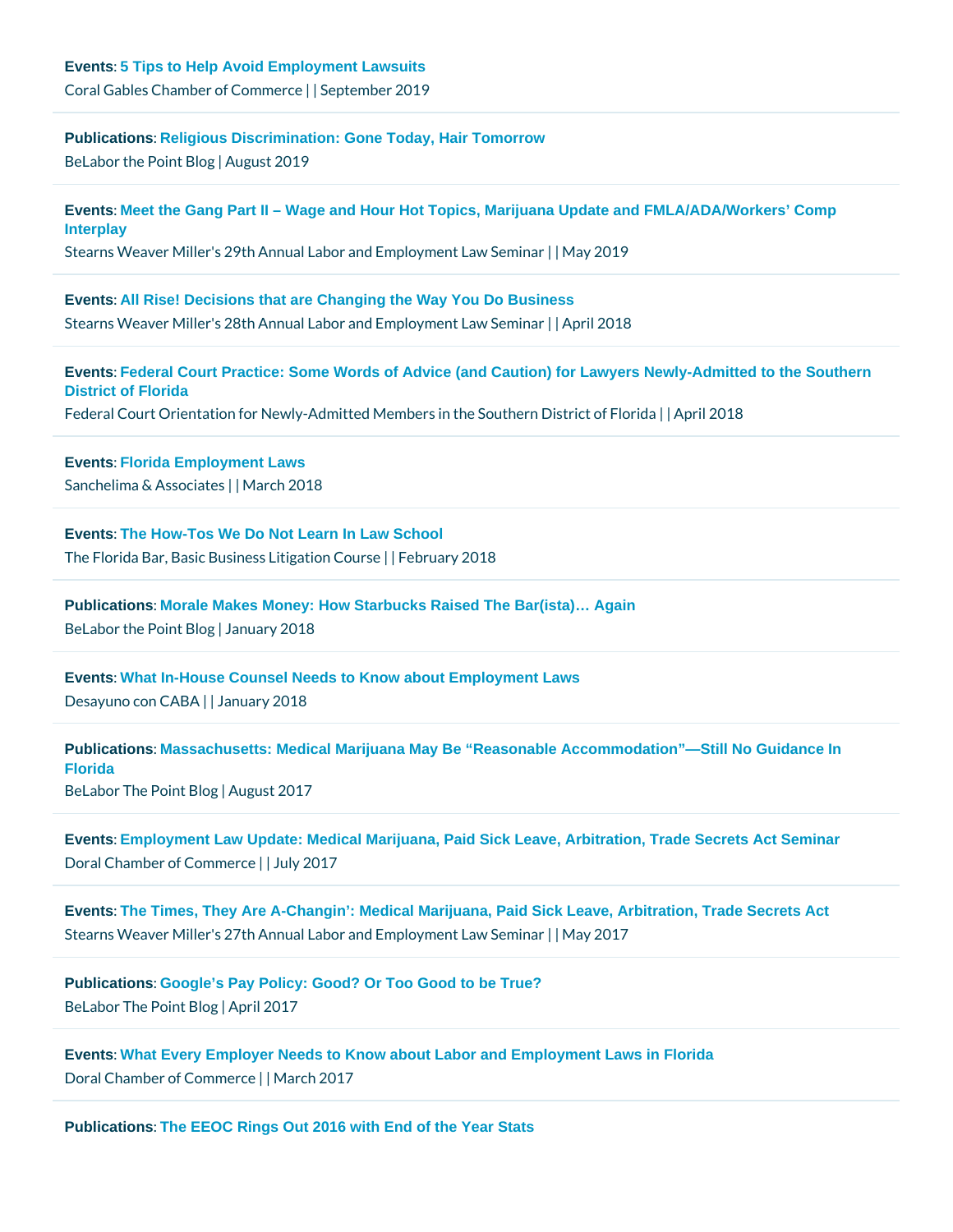$Belabot$  The P $\phi$ iDhecBelmoger 2016

[Events](/blog/category/events/) [: Florida Advanced Skills for Wage and Hour Compliance](http://campaign.r20.constantcontact.com/render?m=1116637108946&ca=e9724f08-1619-4df4-b5ae-bb767d0ac4bc) 2016 FLSA Maste O Ctloats er 2016

[Publications](/blog/category/publications/) [: When a Florida Employee Jumps Ship: Welcome to the Temporary Injunction Sprint](http://www.belaborthepoint.com/2016/08/when-a-florida-employee-jumps-ship-welcome-to-the-temporary-injunction-sprint/)  $Belabor$  the  $P$   $\phi$  i $\mathbb A$  to  $g$   $\mathbb B$  and  $2016$ 

[Events](/blog/category/events/) : All Aboard the FMLA Express Stearns Weaver Miller's 26th Annual Labor and ME any p 200y 1n6ent Law Seminar

[Events](/blog/category/events/) [: 2015 Amendments to Federal Rules of Civil Procedure](http://www.belaborthepoint.com/2016/08/when-a-florida-employee-jumps-ship-welcome-to-the-temporary-injunction-sprint/) Stearns Weavelt FMeiblreurary 2016

[Publications](/blog/category/publications/) [: Florida Employment Law Manual](http://www.belaborthepoint.com/2016/08/when-a-florida-employee-jumps-ship-welcome-to-the-temporary-injunction-sprint/) Florida Chamber of | CJammunaerry c 2013

[Publications](/blog/category/publications/) [: Comment, Hurd v. Espinoza: "Third-Party Confidential Information" in Delaware Corporate Litigation](https://pdfs.semanticscholar.org/8ddb/80ac90409f1a43593aad5bbb5de4359716a1.pdf) Florida Law Reamery 2012

#### **NEWSROOM**

[Events](/blog/category/events/) Firm Announcements In the Media Labor & Employment News Update Publications : Breaking Through the [Noise: Labor & Employment Issues Post-Pandemic](https://www.stearnsweaver.com/practices/breaking-through-the-noise/)

Stearns Weaver Miller News | P Jog mea 2008 pecial

[Events](/blog/category/events/) Firm Announcements In the Media Labor & Employment News Update Publications : Breaking Through the [Noise: Labor & Employment Issues Post-Pandemic](https://www.stearnsweaver.com/practices/breaking-through-the-noise/) Stearns Weaver Miller News | P Jog mea 2008 pecial

[Firm Announcements](/blog/category/firm-announcements/) [: Stearns Weaver Miller Lawyers Recognized in 2021 Florida Super Lawyers](https://www.stearnsweaver.com/files/Stearns Weaver Miller Lawyers Recognized in 2021 Florida Super Lawyers.pdf) | June 2021

[In the Media](/blog/category/in-the-media/) [: Hear from Marlins, Fisher Island and EEOC leaders about post-COVID labor issues](https://www.miamiherald.com/news/business/article252257183.html) Miami Helnaldne 2021

[Firm Announcements](/blog/category/firm-announcements/) [: Giselle Gutierrez Re-elected As A Vice President of Cuban American Bar Association \(CABA\)](https://bit.ly/3qHMYYR) | January 2021

[Firm Announcements](/blog/category/firm-announcements/) [: Stearns Weaver Miller Lawyers Recognized in 2020 Florida Super Lawyers](https://www.stearnsweaver.com/files/Stearns Weaver Miller Lawyers Recognized in 2020 Florida Super Lawyers.pdf) | June 2020

[Firm Announcements](/blog/category/firm-announcements/) [: Giselle Gutierrez Elected Vice President of Cuban American Bar Association \(CABA\)](https://www.stearnsweaver.com/files/Giselle Gutierrez Elected Vice President of Cuban American Bar Association (CABA).pdf) | January 2020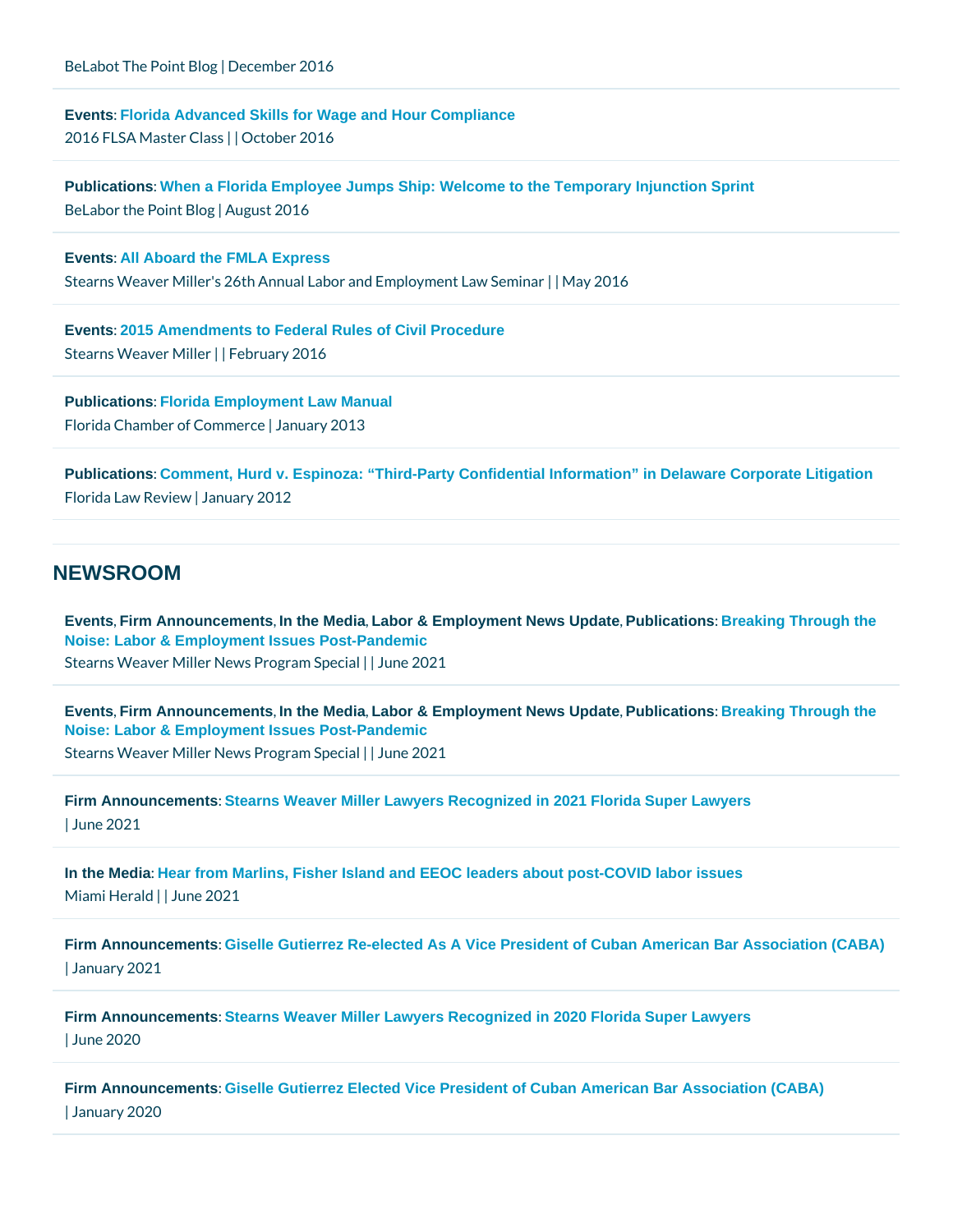[Firm Announcements](/blog/category/firm-announcements/) [: Stearns Weaver Miller Names Five New Shareholders](https://www.stearnsweaver.com/files/Stearns Weaver Miller Names Five New Shareholders .pdf) | November 2019

[Firm Announcements](/blog/category/firm-announcements/) [: Stearns Weaver Miller Lawyers Recognized in Florida Super Lawyers 2019](https://www.stearnsweaver.com/files/Stearns Weaver Miller Lawyers Recognized in Florida Super Lawyers 2019.pdf) | June 2019

[Firm Announcements](/blog/category/firm-announcements/) [: Giselle Gutierrez Re-Elected to Cuban American Bar Association \(CABA\) Board of Directors](http://www.stearnsweaver.com/files/Giselle Gutierrez Re-Elected to CABA.pdf)  | November 2018

[Firm Announcements](/blog/category/firm-announcements/) [: Giselle Gutierrez and Ryan Thornton Named Among 40 Under 40 Outstanding Lawyers of](http://www.stearnsweaver.com/files/Gutierrez and Thornton 40 Under 40.pdf)  [South Florida by Cystic Fibrosis Foundation](http://www.stearnsweaver.com/files/Gutierrez and Thornton 40 Under 40.pdf) | October 2018

[Firm Announcements](/blog/category/firm-announcements/) [: Stearns Weaver Miller Lawyers Recognized in Florida Super Lawyers 2018](http://www.stearnsweaver.com/files/2018 Super Lawyers.pdf) | June 2018

[In the Media](/blog/category/in-the-media/) [: ¿Necesita ayuda legal? Una asociación en Florida ofrece asesoría gratuita para los más necesitados](https://www.univision.com/miami/wltv/noticias/comunidad/necesita-ayuda-legal-una-asociacion-en-florida-ofrece-asesoria-gratuita-para-los-mas-necesitad) Univision Inter Avpiew 2018

[Firm Announcements](/blog/category/firm-announcements/) [: Giselle Gutierrez Re?Elected to Cuban American Bar Association \(CABA\) Board of](http://www.stearnsweaver.com/files/Giselle Gutierrez Re-Elected to Cuban American Bar Association Board of Directors.pdf)  **Directors** | February 2017

[Firm Announcements](/blog/category/firm-announcements/) [: Stearns Weaver Miller Presents 26th Annual Labor & Employment Law Seminar](http://www.stearnsweaver.com/files/Stearns Weaver Miller Presents 26th Annual Labor & Employment Law Seminar.pdf) | March 2016

[Firm Announcements](/blog/category/firm-announcements/) [: Giselle Gutierrez Joins Cuban American Bar Association \(CABA\) Board of Directors](http://www.stearnsweaver.com/files/Giselle Gutierrez Joins Cuban American Bar Association Board of Directors.pdf) | February 2016

#### **EDUCATION**

J.Dm, agna cum Umudersity of Florida Levin College of Law, 2012 Florida Law Reseawch Editor & Special Works Editor

Book Awards: Constitutional Law; Criminal Procedure; Interviewing, Cour Research & Writing II; Legal Drafting; Media Law; and Mediation Advocacy

B. Acum laurde nida International University, 2009

#### ADMISSIONS